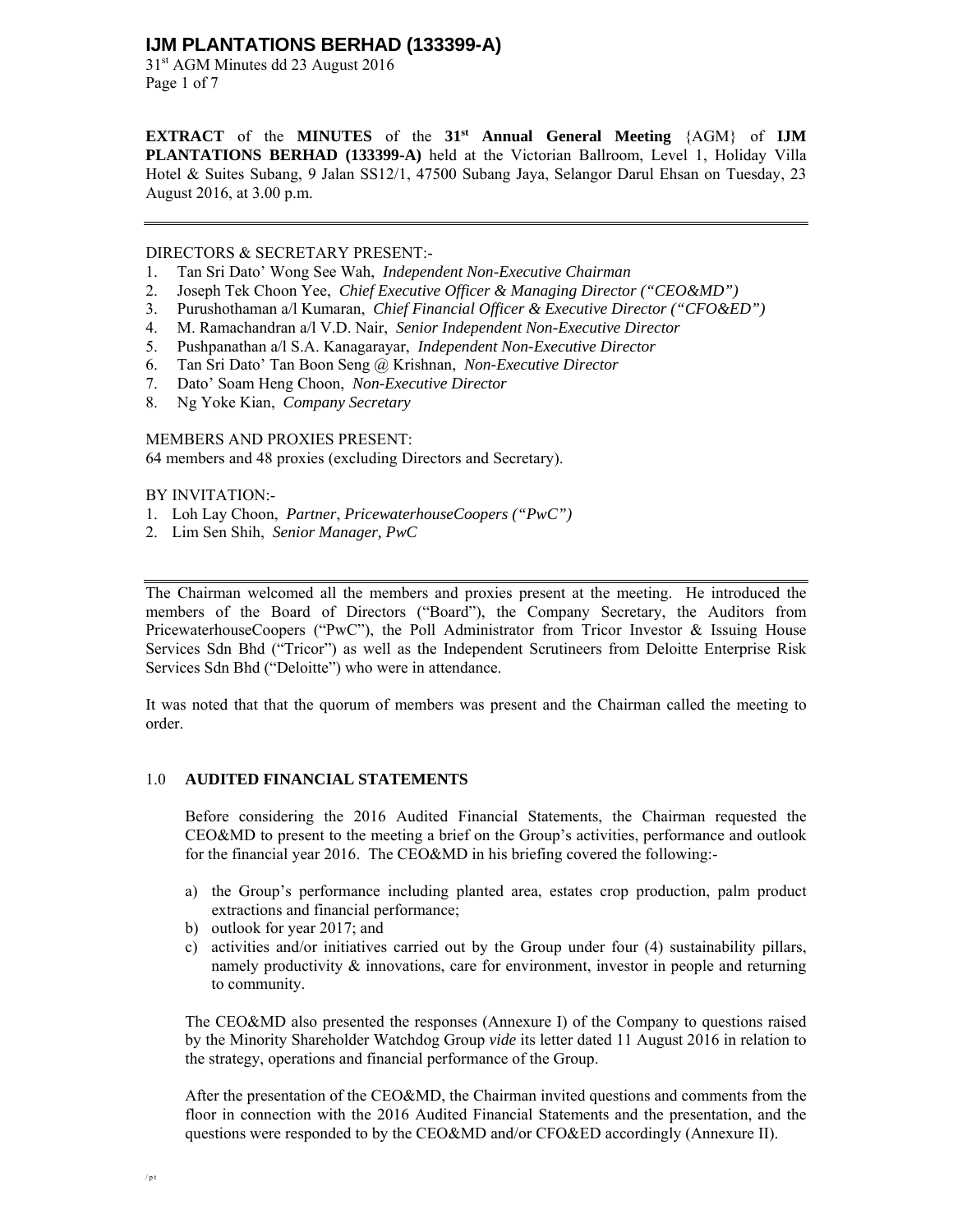The audited financial statements for the year ended 31 March 2016, Directors' Report and Statement together with the Independent Auditors' Report thereon were received, following the completion of the clarifications to members in connection with the audited financial statements.

## 2.0 **POLL VOTING**

 The Chairman informed that all the resolutions to be considered at the meeting would be put to vote by poll, as stated in Note 7 of the Notice of the AGM dated 28 July 2016.

## 3.0 **RESOLUTIONS OF THE MEETING**

### 3.1 **Re-election of Directors**

 The Chairman informed that Resolutions 1 and 2 were on the re-elections of Tan Sri Dato' Tan Boon Seng @ Krishnan ("Tan Sri Krishnan Tan") and Mr Pushpanathan A/L S. A. Kanagarayar, who retired by rotation in accordance with Article 84 of the Company's Articles of Association. Being eligible for re-election, they offered themselves for re-election.

## 3.2 **Re-appointment of Directors**

 The Chairman further informed that Resolution 3 related to his re-appointment, while Resolution 4 was on the re-appointment of Mr M. Ramachandran A/L V. D. Nair ("Mr MR Chandran"), both were retiring pursuant to Section 129 of the Companies Act, 1965. The two (2) resolutions required not less than three-fourth of the consent of members present and voting.

It was noted that the performance of each Director who was subject for re-election or re-appointment had been assessed through the Board annual evaluation, and the Nomination & Remuneration Committee ("NRC") and the Board were satisfied with the performance and effectiveness of the Directors.

### 3.3 **Re-appointment of Auditors**

 The Resolution 5 related to the re-appointment of external Auditors. The Chairman informed that PwC had expressed their willingness to continue in office and the Board had endorsed the recommendation of the Audit Committee for PwC to be reappointed as Auditors.

### 3.4 **Retention of Independent Non-Executive Directors**

 The Chairman handed over the Chair to Tan Sri Krishnan Tan for Resolution 6 pertaining to the retention of the Chairman (Tan Sri Dato' Wong See Wah ("Tan Sri Wong")), as an Independent Non-Executive Director ("INED"). It was noted that Resolution 6 was conditional upon the passing of Resolution 3.

 Tan Sri Krishnan Tan took over the Chair and briefed the members and proxies present on the justifications for retaining Tan Sri Wong as an INED. Tan Sri Krishnan Tan informed that Tan Sri Wong had completed his 9-year tenure on 16 August 2015, and was retained as an Independent Non-Executive Chairman following the approval of members at the last AGM on 21 August 2015. Tan Sri Wong has the in-depth and up to date knowledge of the Group's business operations and business environment which enable him to discharge the role as an INED effectively. He exercised independent judgement and provided objective opinions at the Board meetings. He sought clarification, when necessary, and expressed his views and deliberated issues objectively, besides challenging Management on important issues raised at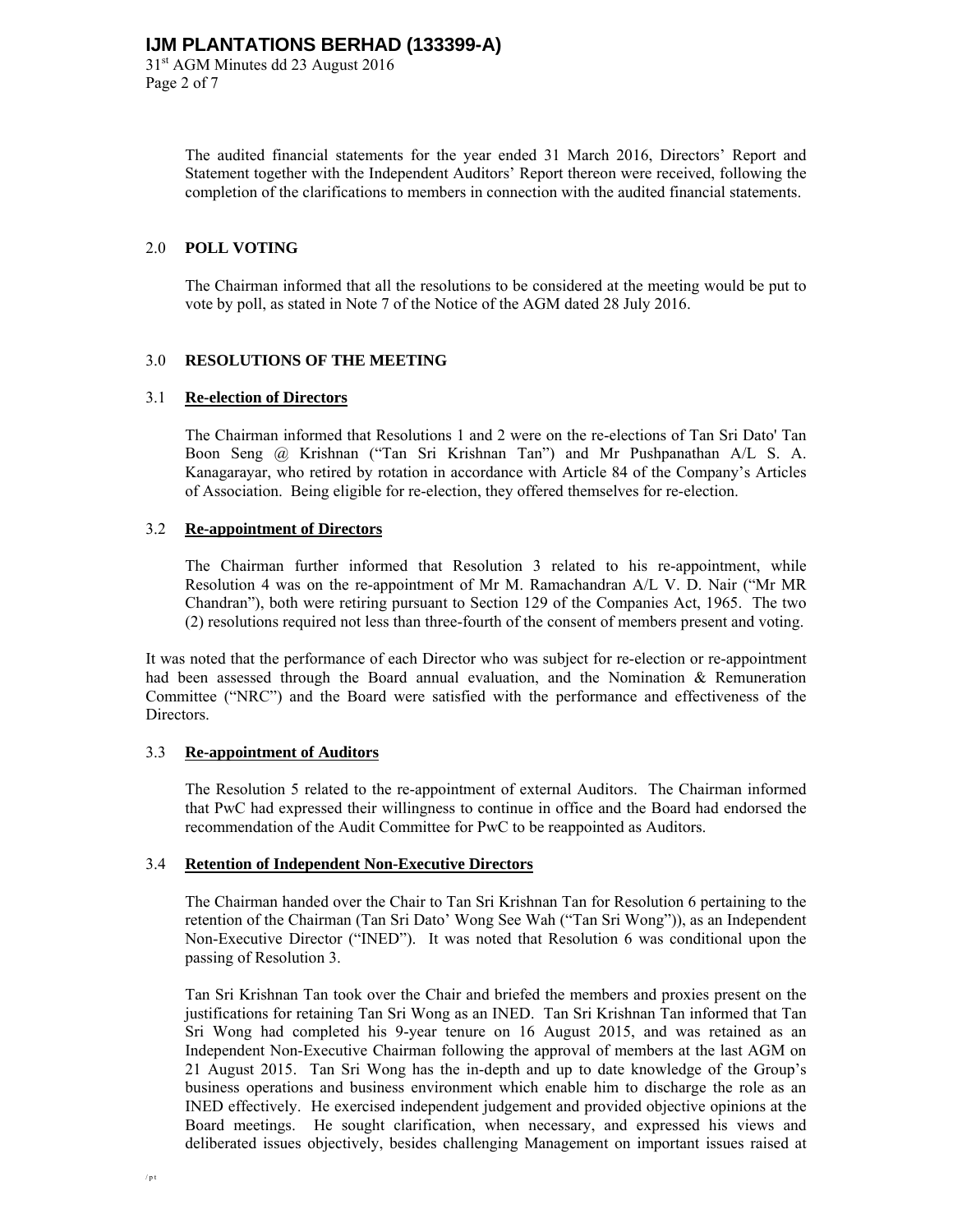31st AGM Minutes dd 23 August 2016 Page 3 of 7

> various formal and informal meetings. The independence and objectivity of Tan Sri Wong has never been compromised by his long relationship with the Board.

> The Board had via the NRC reviewed and assessed the performances and independence of Tan Sri Wong and was of the opinion that he was able to continue exercising independent judgement to ensure the check and balance required for the business, and carrying out their professional obligations and fiduciary duties in the interest of the Company and its stakeholders. The Board also recognised the benefits of the experience and stability brought by Tan Sri Wong to the Board. As such, the Board would like to retain Tan Sri Wong as an INED and Chairman of the Company.

> Upon completion of the briefing on the justification for Resolution 6, Tan Sri Krishnan Tan handed over the Chair back to the Chairman.

> The Resolution 7 related to the retention of Mr MR Chandran as an INED. It was noted that Resolution 7 was conditional upon the passing of Resolution 4. The Chairman briefed the members that Mr MR Chandran, a renown plantation industry expert, had completed his 9-year tenure as an INED on 28 May 2016. The Group had benefited greatly from his presence since he joined the Board in May 2007. His knowledge and experience complement the business of the Group. He brought balanced perspectives, highlighted issues and/or provided suggestions to the Group on various issues, in particular related to the plantation industry. With his vast experience and knowledge, he was able to provide constructive views and participate actively at the Board and Board Committee meetings. He shared his insights and raised pertinent questions to the Management on areas covering operations, governance and sustainability. Mr MR Chandran also demonstrated his independence and brought objective views during the deliberations at all the formal and informal meetings.

> The Board had via the NRC reviewed and assessed the performances and independence of Mr MR Chandran and was of the opinion that he was able to continue exercising independent judgement to ensure the check and balance required for the business, and carrying out his professional obligations and fiduciary duties in the interest of the Company and its stakeholders. The Board further recognised the valuable insight and expertise brought by Mr MR Chandran to the Group. As such, the Board would like to retain Mr MR Chandran as an INED of the Company.

### 3.5 **Directors' Fees**

 The Chairman informed that Resolution 8 was to authorise the payment of Directors' fees of RM630,000 for the year ended 31 March 2016 to be divided amongst the Directors in such manner as the Directors may determine.

### 3.6 **Authority to Issue Shares Under Section 132D**

 The Resolution 9 related to Authority to Issue Shares under Section 132D of the Companies Act, 1965. The Chairman informed that the Board wished to seek the approval of members and proxies present to renew the mandate to issue not more than 10% of the issued share capital of the Company for purposes of funding future investment projects, working capital and acquisitions and/or so forth. The approval was sought to provide flexibility and avoid any unnecessary delay and cost in convening a general meeting for such issuance of shares should the need arise.

 The Company would make an announcement accordingly, of the actual purpose and utilisation of proceeds should there be a decision to issue new shares. The approval of the relevant authorities would be still required before any share could be issued by the Company.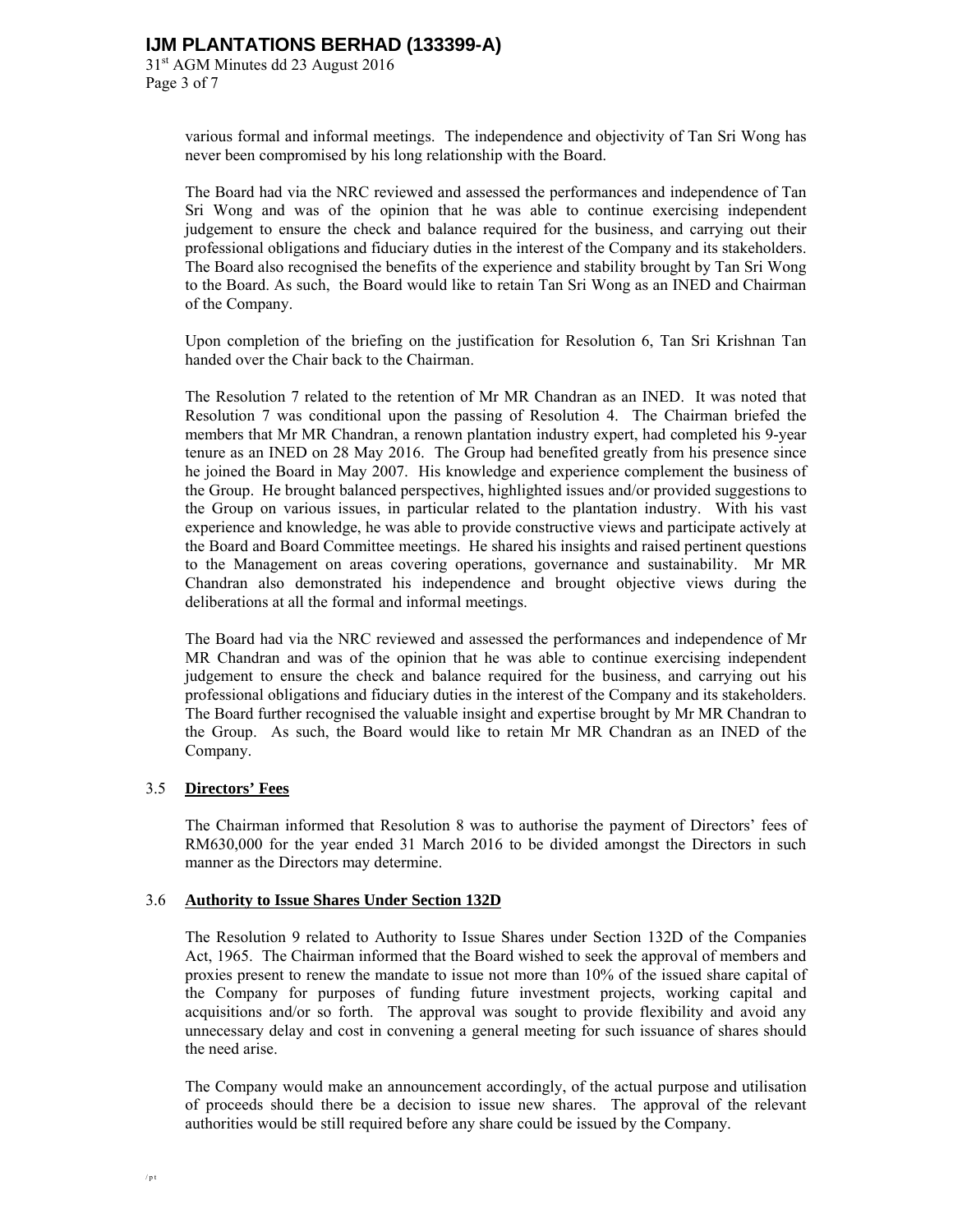31st AGM Minutes dd 23 August 2016 Page 4 of 7

## 3.7 **Proposed Renewal of Share Buy Back Authority**

 The Chairman indicated that Resolution 10 was on the Proposed Renewal of Share Buy-Back Authority. The proposed renewal was to enable the Company to purchase its shares from Bursa Malaysia at prices which the Board views as favourable, so as to support its fundamental value, should the need arise. The Board was of the opinion the proposed renewal was in the best interest of the Company.

The Chairman invited questions and comments from the floor in connection with all the resolutions tabled at the AGM. As there were no further questions and/or clarification sought, the Chairman proceeded to the poll voting.

## 4.0 **POLL PROCESS**

Ms Lilian Low from Tricor was invited to explain the poll procedure to the members and/or proxies present. The member and/or proxies were advised to complete the poll slips which were provided to them during the registration, and drop the poll slips into the ballot boxes prepared by Tricor upon the completion of the casting of votes.

After the voting, the Chairman invited the members and proxies for refreshments while the votes were being counted and verified by Tricor and Deloitte respectively.

### 5.0 **POLL RESULTS**

 The Chairman welcomed the members and proxies back to the meeting. Mr Anthony Tai from Deloitte was invited to announce the results of the poll results. Based on the poll results, the Chairman declared the following Resolutions 1 to 10 were carried:-

## 5.1 Re-election of Tan Sri Krishnan Tan as Director

| Resolution 1  | Number of Shares | $\frac{0}{2}$ |
|---------------|------------------|---------------|
| Voted FOR     | 633, 295, 134    | 99.9928       |
| Voted AGAINST | 45,900           | 0.0072        |
|               | 633, 341, 034    | 100.0000      |

ABSTAINED : 2,382,285 shares

 It was resolved that Tan Sri Dato' Tan Boon Seng @ Krishnan be re-elected as Director pursuant to Article 84 of the Articles of Association.

### 5.2 Re-election of Mr Pushpanathan A/L S. A. Kanagarayar as Director

| <u>Resolution 2</u> | Number of Shares | $\%$     |
|---------------------|------------------|----------|
| Voted FOR           | 634,057,094      | 100.0000 |
| Voted AGAINST       |                  | 0.0000   |
|                     | 634,057,094      | 100.0000 |

ABSTAINED : 1,666,225 shares

 It was resolved that Mr Pushpanathan A/L S. A. Kanagarayar be re-elected as Director pursuant to Article 84 of the Articles of Association.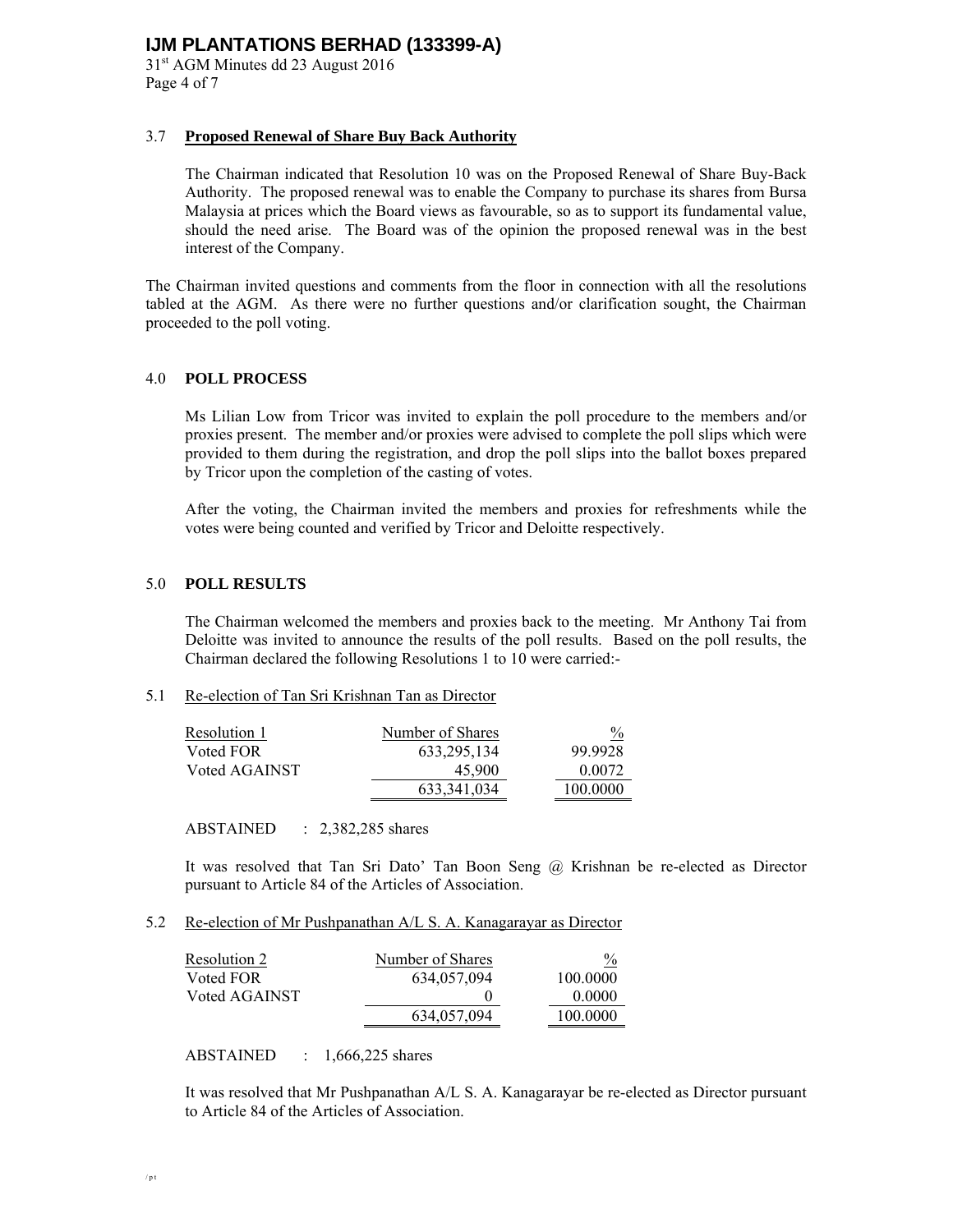31st AGM Minutes dd 23 August 2016 Page 5 of 7

## 5.3 Re-appointment of Tan Sri Wong as Director

| Resolution 3  | Number of Shares | $\frac{0}{0}$ |
|---------------|------------------|---------------|
| Voted FOR     | 634,056,994      | 100,0000      |
| Voted AGAINST |                  | 0.0000        |
|               | 634,056,994      | 100.0000      |

## ABSTAINED : 1,666,325 shares

It was resolved that Tan Sri Dato' Wong See Wah be reappointed as Director and shall continue in office until the conclusion of the next Annual General Meeting in compliance with Section 129(6) of the Companies Act, 1965.

## 5.4 Re-appointment of Mr MR Chandran as Director

| Resolution 4  | Number of Shares | $\frac{0}{2}$ |
|---------------|------------------|---------------|
| Voted FOR     | 493,142,732      | 92.4581       |
| Voted AGAINST | 40,226,300       | 7.5419        |
|               | 533,369,032      | 100.0000      |

### ABSTAINED : 102,354,287 shares

It was resolved that Mr M. Ramachandran A/L V. D. Nair be reappointed as Director and shall continue in office until the conclusion of the next Annual General Meeting in compliance with Section 129(6) of the Companies Act, 1965.

## 5.5 Re-appointment of Auditors

| Resolution 5  | Number of Shares | $\frac{0}{2}$ |
|---------------|------------------|---------------|
| Voted FOR     | 635,721,394      | 100,0000      |
| Voted AGAINST |                  | 0.0000        |
|               | 635,721,394      | 100.00        |

ABSTAINED : 1,925 shares

It was resolved that PwC be re-appointed as Auditors and that the Directors be authorised to fix their remuneration.

5.6 Retention of Tan Sri Wong as Independent Non-Executive Director

| $\frac{0}{0}$ |
|---------------|
| 100.0000      |
| 100.0000      |
| 100,0000      |
|               |

ABSTAINED : 1,666,325 shares

 It was resolved that Tan Sri Dato' Wong See Wah shall continue to serve as an Independent Non-Executive Director of the Company notwithstanding that his tenure as an independent director has exceeded a cumulative term of nine (9) years.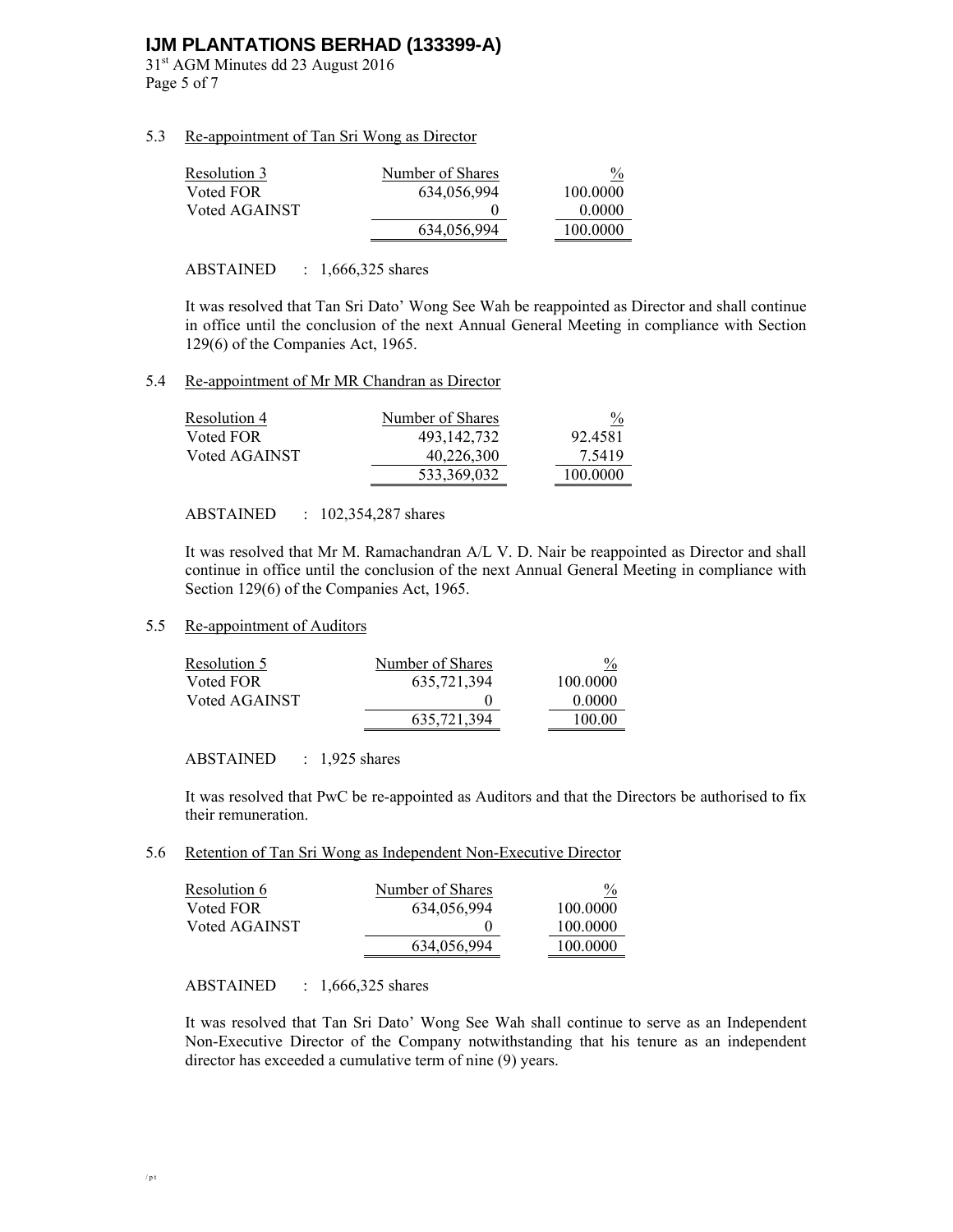31st AGM Minutes dd 23 August 2016 Page 6 of 7

### 5.7 Retention of Mr MR Chandran as Independent Non-Executive Director

| Resolution 7  | Number of Shares | $\frac{0}{2}$ |
|---------------|------------------|---------------|
| Voted FOR     | 493,188,632      | 92.4667       |
| Voted AGAINST | 40,180,400       | 7.5333        |
|               | 533,369,032      | 100.0000      |

#### ABSTAINED : 102,354,287 shares

 It was resolved that Mr M. Ramachandran A/L V. D. Nair shall continue to serve as an Independent Non-Executive Director of the Company notwithstanding that his tenure as an independent director has exceeded a cumulative term of nine (9) years.

### 5.8 Directors' Fees

| Resolution 8  | Number of Shares | $\frac{0}{0}$ |
|---------------|------------------|---------------|
| Voted FOR     | 635,716,781      | 99.9998       |
| Voted AGAINST | 1,413            | 0.0002        |
|               | 635.718.194      | 100.0000      |

#### ABSTAINED : 5,125 shares

It was resolved that the Directors' fees of RM630,000 for the year ended 31 March 2016 be approved to be divided amongst the Directors in such manner as they may determine.

#### 5.9 Authority to Issue Shares under Section 132D

| Resolution 9  | Number of Shares | $\frac{0}{0}$ |
|---------------|------------------|---------------|
| Voted FOR     | 635, 380, 794    | 99 9464       |
| Voted AGAINST | 340,500          | 0.0536        |
|               | 635,721,294      | 100.0000      |

ABSTAINED : 2,025 shares

It was resolved that the Directors be and are hereby authorised, pursuant to Section 132D of the Companies Act 1965, to allot and issue not more than ten percent (10%) of the issued share capital of the Company at any time, upon such terms and conditions and for such purposes as the Directors in their absolute discretion deem fit or in pursuance of offers, agreements or options to be made or granted by the Directors while this approval is in force, and that the Directors be and are hereby further authorised to make or grant offers, agreements or options which would or might require shares to be issued after the expiration of the approval hereof.

#### 5.10 Proposed Renewal of Share Buy-Back Authority

| Resolution 10 | Number of Shares | $\frac{0}{0}$ |
|---------------|------------------|---------------|
| Voted FOR     | 635,721,394      | 100.0000      |
| Voted AGAINST |                  | 0.0000        |
|               | 635,721,394      | 100.0000      |

ABSTAINED : 1,925 shares

It was resolved that the Directors be and are hereby authorised to purchase the ordinary shares of the Company through the stock exchange of Bursa Malaysia Securities Berhad at any time upon such terms and conditions as the Directors in their absolute discretion deem fit provided that:-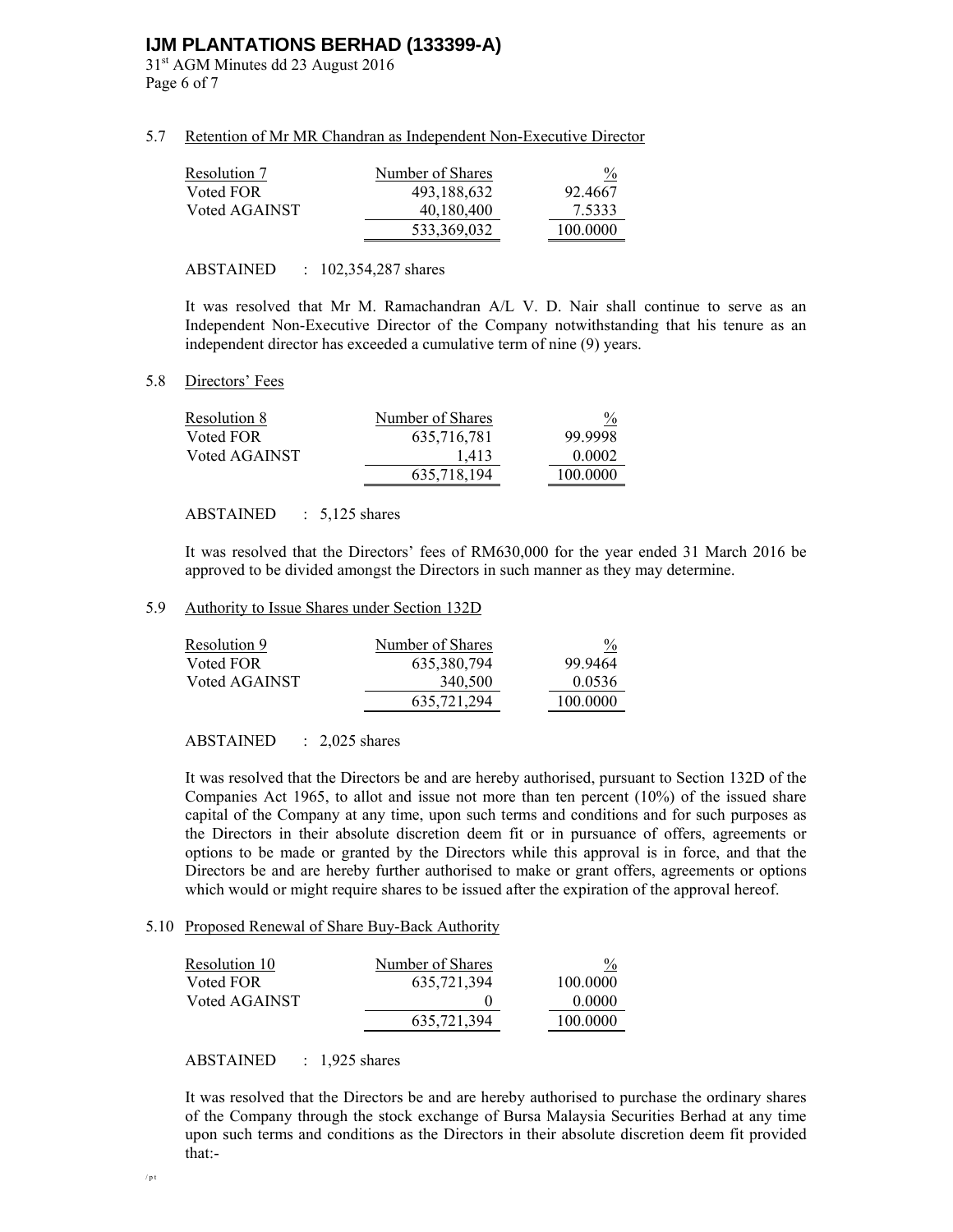31st AGM Minutes dd 23 August 2016 Page 7 of 7

- i) the aggregate number of shares purchased (which are to be treated as treasury shares) does not exceed ten per cent (10%) of the issued capital of the Company; and
- ii) the funds allocated for the purchase of shares shall not exceed its retained profits and share premium account;

and that the Directors be and are hereby further authorised to deal with the treasury shares in their absolute discretion (which may be distributed as dividends, resold and/or cancelled)

and that such authority shall continue to be in force until:-

- a) the conclusion of the next Annual General Meeting ("AGM");
- b) the expiration of the period within which the next AGM is required by law to be held; or
- c) revoked or varied in a general meeting;

whichever occurs first.

## 6.0 **TERMINATION**

There being no other business, the meeting was terminated at 5.15 p.m. with a vote of thanks to the Chair.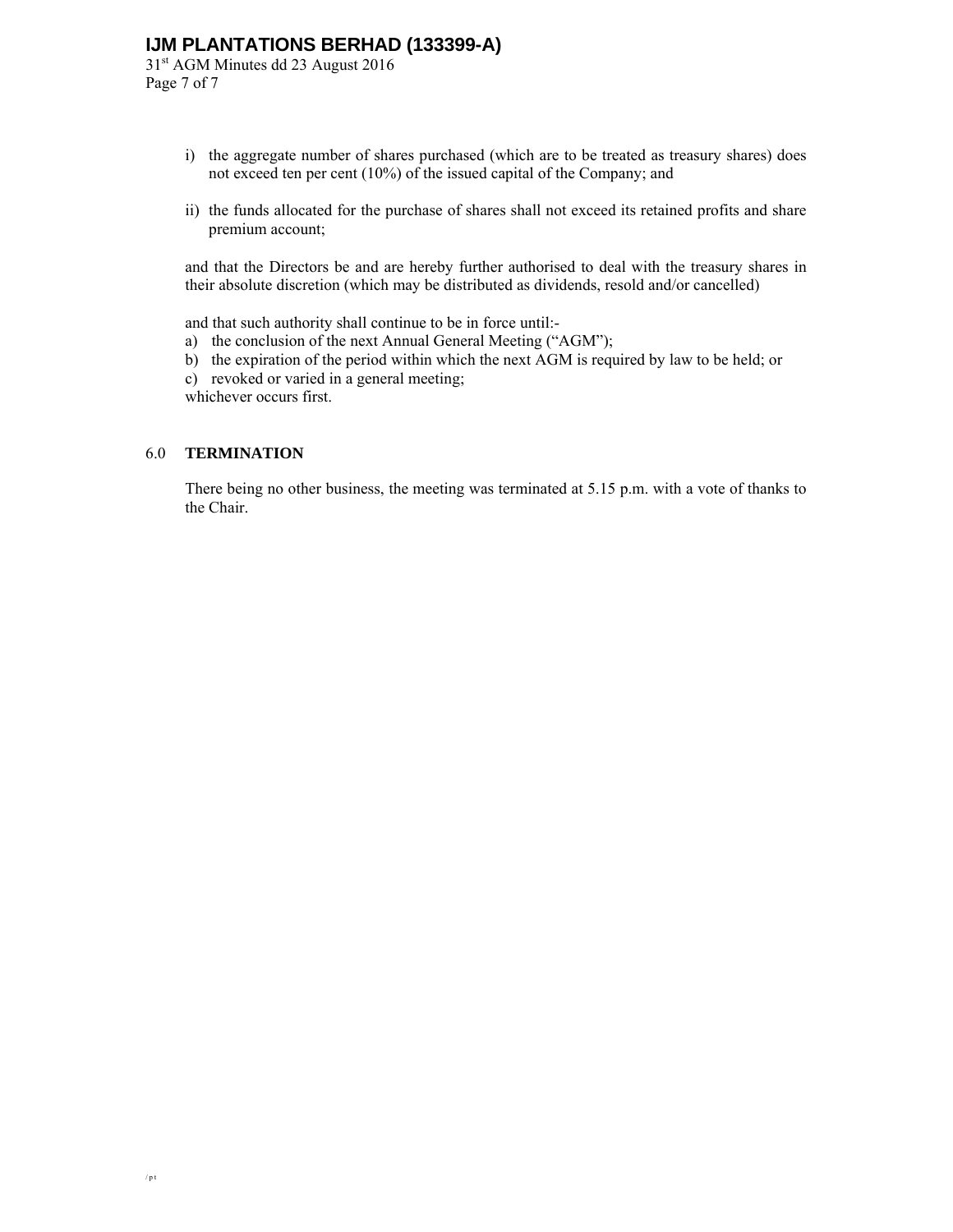31st AGM Minutes dd 23 August 2016

## **Reply to the enquiries from Minority Shareholder Watchdog Group vide letter dated 11 August 2016**

- 1. We noted that the quantity of FFB processed in Malaysia mills in FY2016 recorded a ten year low of 684,349 MT due to dry weather and drop in the availability of crop.
	- a) To what extent the drop in FFB production and the FFB processed had affected the production cost of CPO per hectare and what was the CPO production cost per hectare for Malaysian operations in FY2016?

The cost of production per mt of CPO increased by approximately RM100 due to the drop in FFB production. However, the total cost reduced in line with the lower production volume and associated maintenance costs. The cost per mt of CPO exceeded RM1,500 for the Malaysian operations.

b) What was the average Malaysian mills utilization rate with 684,349 MT of FFB processed in FY2016 and what is the optimum mill utilization rate?

With the 684,349mt of FFB processed, the average mill capacity utilisation rate in the Malaysian operations was approximately 60%. Given the seasonal production cycle of the crop, the budgeted utilisation rate for the Group in FY2016 was 70%.

- 2. As disclosed in Note 33 to the Financial Statements, approximately 92% of the revenues from Malaysian operations are derived from 2 major external customers in Malaysia.
	- (a) Was there any sales contract signed with these major customers?

There were no long term sales contracts signed with these major external customers (i.e. refinery buyers). The standard PORAM/ MPOA defined terms of sales contract is signed with the buyer for every sale committed.

(b) Are these customers related to the Group?

The customers are not related to the Group.

(c) How would the Board view the risk associated with this?

The Board views the risk associated with dealing with these major customers as relatively low given that they are reputable industry players globally. The Group had transacted with them since its inception and have not faced any constraints to-date in selling its produce to them. Price mechanism and terms adhered are as per industry norms or as set by PORAM/MPOA. There is a logistical cost advantage to the Group as these customers are strategically located close to the Group's Malaysian operations.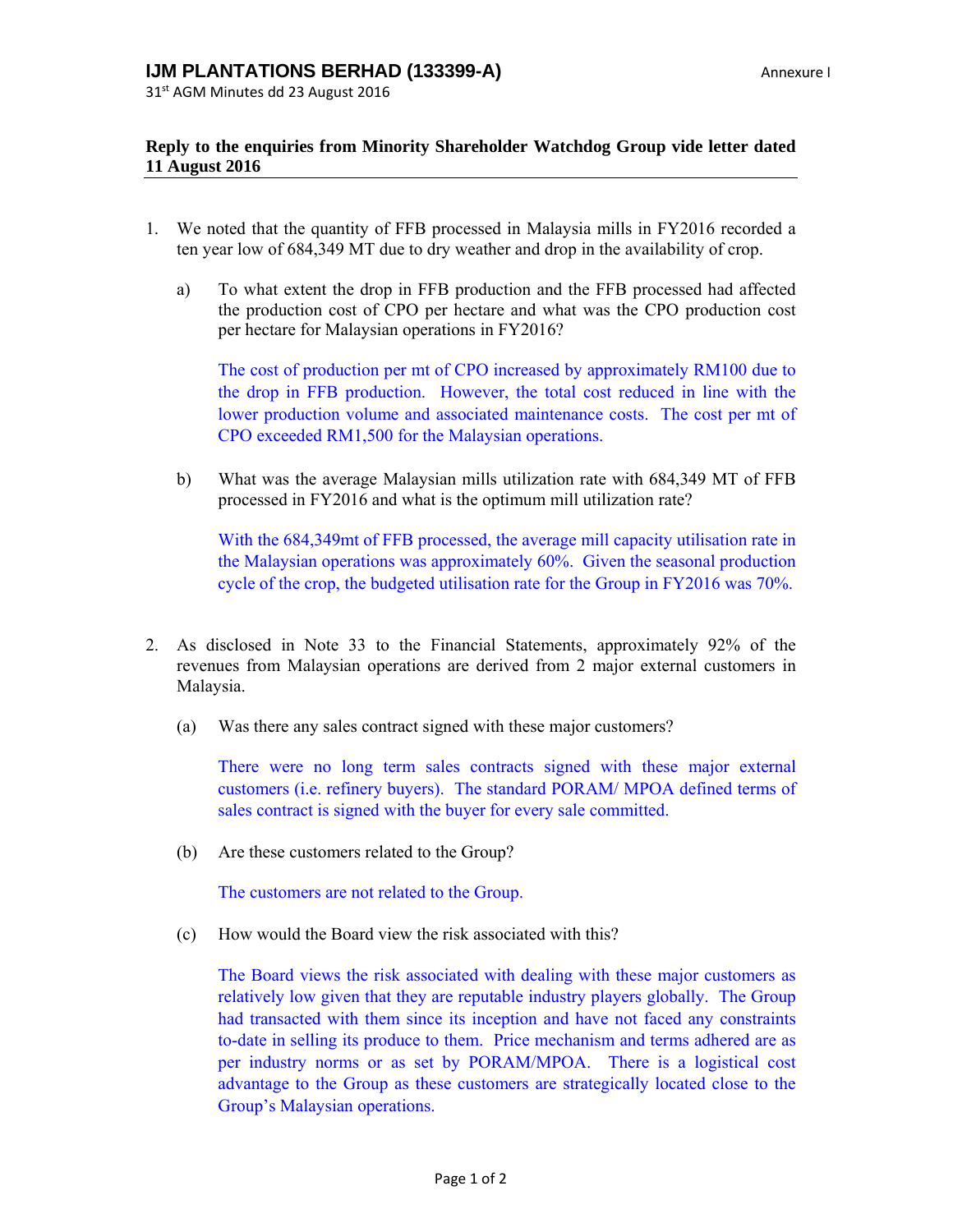31st AGM Minutes dd 23 August 2016

3. We noted that the remuneration of the Executive Directors for FY2016 had increased by approximately 30% compared with FY2015. Could the Board justify the increase in contrast to the 73 percent drop in Net profit attributable to the Owners of the Company?

The increase in the remuneration of the Executive Directors is principally due to vesting of the previously granted shares under the long term share-based incentive plan of the IJM Group. As the vesting of these share-based incentives are staggered over a period of three (3) years upon meeting the prerequisite conditions, the remuneration of the Executive Directors would have to be considered over such period.

- 4. The revenue of the Company for FY2016 dropped by 16% compared with FY2015. As stated in the CEO's Review of Operations, the contributing factors are lower CPO prices and decline in sales volume.
	- (a) What was the quantum of the decline in sales volume?

CPO sales volume declined by 26,041 mt (11%) and PKO sales volume dropped by  $2,178$  mt  $(10\%)$ .

(b) Would the sales volume be expected to improve in FY2017 and what are the measures taken by the Company to improve the sales volume?

The sales volume is expected to improve marginally in FY2017 assuming there is phased recovery in the FFB production from the effect of the prolonged dry weather experienced in the previous financial year.

5. As stated in the CEO's Review of Operations, the profitability of the Company for FY2016 was impacted by RM15.32 million fair value losses from its CPO swap transactions. The Group entered into CPO swap transaction as part of its hedging strategy.

What is the period for these CPO swap transactions and would there be further fair value losses expected in FY2017?

The swap contracts had been entered into in FY2016 on a rolling basis for varying periods until 31 March 2017. Depending on the CPO prices at the close of the reporting periods, there could be fair value impacts until the expiry of the contracts. The notes to the financial statements on page 149 of the Annual report explains this item.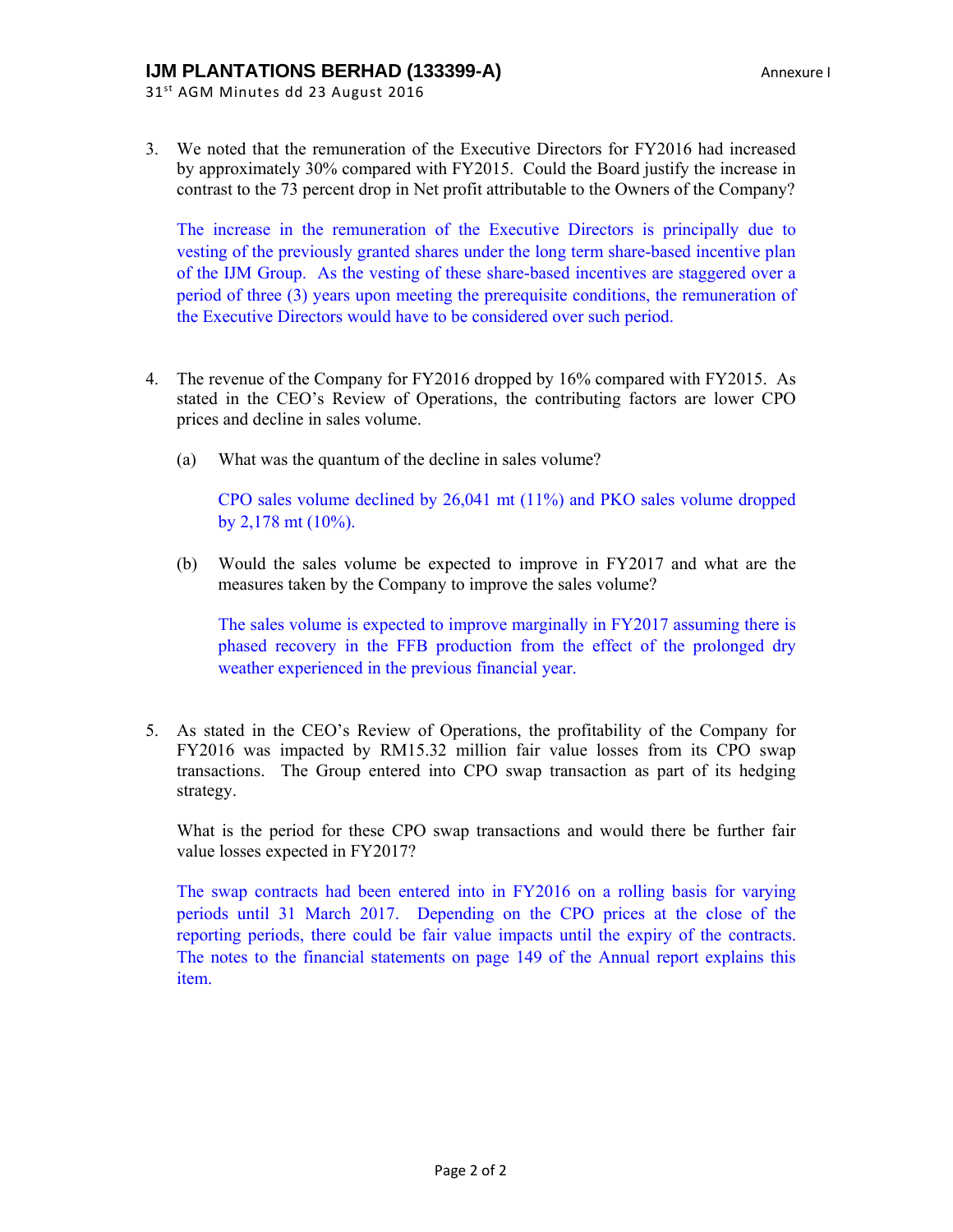## **Pertinent Questions and Answers (including observations) at the Annual General Meeting**

## Questions and Answers

- Q1 With reference to page 20 of the Annual Report, the Group had derecognised higher portion of its deferred tax assets ("DTA") arising from an unutilised tax losses in Indonesia. What was the impact of the DTA derecognition for the Indonesian operations on the profitability of the Group for the financial year 2016 ("FY 2016")?
- A1 The profitability of the Indonesian subsidiaries has yet to reach an optimum level as most of the palms are still young and have not reached their prime age. The unutilised tax losses of the Indonesian subsidiaries have been recognised as deferred tax assets ("DTA") based on the projection of profitability with various assumptions which are in compliance with the accounting standards. The unutilised tax losses were mainly due to the foreign exchange differences arising from the US Dollar borrowings. Pursuant to the Indonesia tax law, the tax losses if not utilised within five (5) years, would expire and could no longer be utilised. In view of the El Nino dry weather phenomenon and unfavorable crude palm oil ("CPO") prices as at the close of the FY 2016, which could affect the Group's future profitability, the Group had derecognized about RM28 million of the unutilised tax losses under the DTA (Page 154 of the 2016 Annual Report ("2016 AR") – DTA not recognised had increased from RM11 million from FY 2015 to RM39 million in FY 2016).
- Q2 Why the Chairman of the Company does not hold any shares in the Company?
- A2 The Chairman expressed that, as an Independent Non-Executive Director ("INED"), he preferred not to hold any shares in the Company though it is permissible under the Listing Requirements of Bursa Malaysia Securities Berhad. He opined that as an INED who does not own any shares in the Company and does not have a material relationship with the Company, he will be able to discharge his independent role more effectively.
- Q3 With reference to Page 9 of the Annual Report, the oil extraction rates ("OER") were recorded at 21.2% and 20.9% for the Malaysian Operations in FY 2016 and 2015 respectively, what is the expected OER for FY 2017?
- A3 The expected OER for the FY 2017 will be about 21%.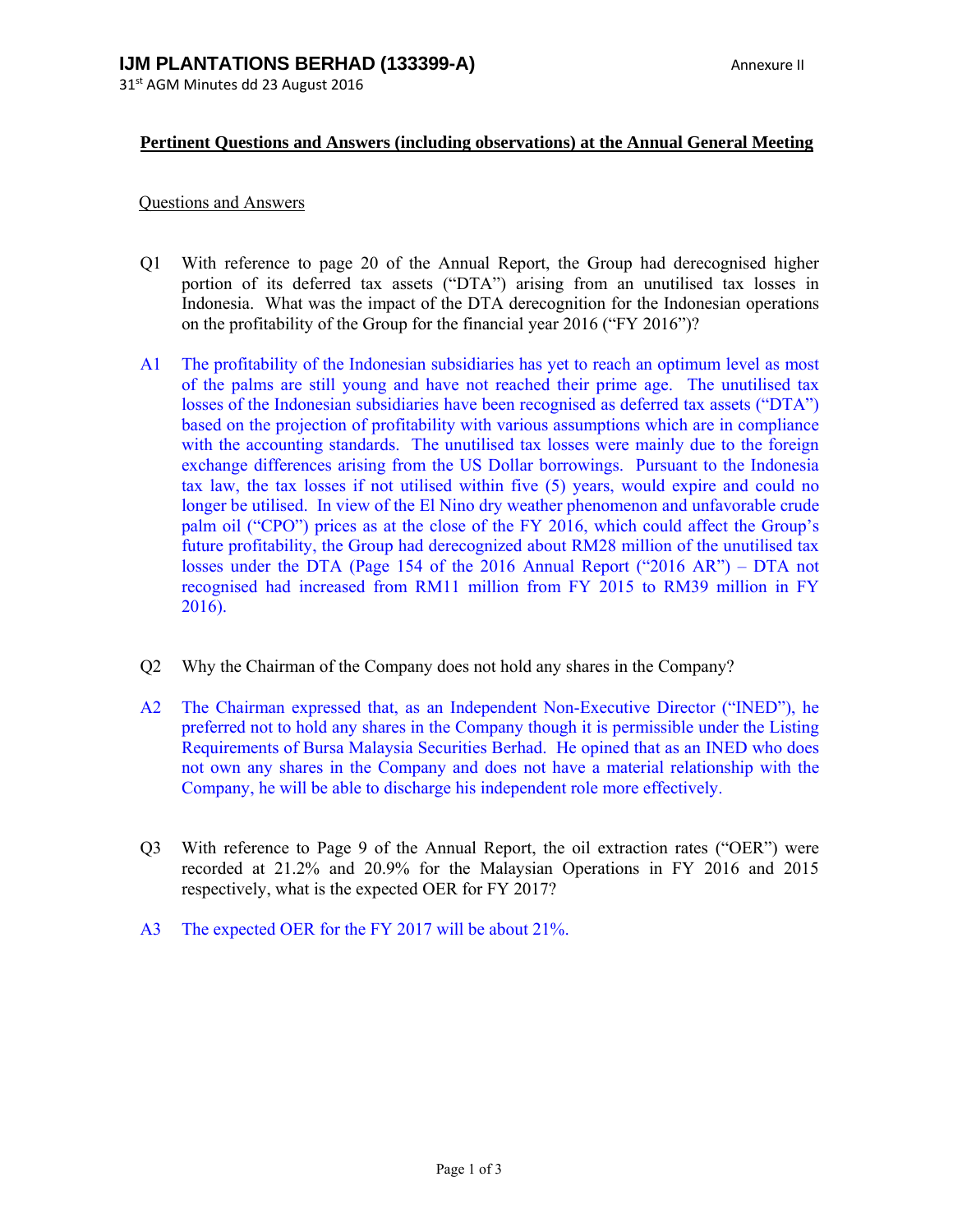31<sup>st</sup> AGM Minutes dd 23 August 2016

- Q4 The Malaysian Operations of the Group had achieved an oil yield of 4.4 metric tonnes per hectare ("mt/ha") in FY 2016 compared to the industry benchmark between 3.8 mt/ha to 4.1 mt/ha. Why was the Group able to achieve a higher oil yield?
- A4 As reported on page 29 of the 2016 AR, the Group had realised an average of 5.3 mt/ha per year over the last seven (7) years. In the FY 2016, the Group recorded an oil yield of 4.4 mt/ha which was 19% higher than the Malaysian oil yield average of 3.7 mt/ha. This was made possible as best management practices are in place. Notwithstanding that the weather phenomenon such as El Nino could impact the oil yield, the Group will continue to strive for higher efficiency through its own high quality planting materials.
- Q5 In view of the anticipated La Nina heavy rainfall phenomenon, how does the Company manage the adverse impact of such weather condition?
- A5 The Company has in place the necessary mitigation measures (such as deepening of the canals and drains, flood relief centers and so forth) to manage the adverse weather condition.
- Q6 Page 73 of the 2016 AR reported that more than 2,236 hectares or 7.7% of the total land bank has been set aside for conservation and rehabilitation purposes in the Malaysian operations. Where does the Company stand compared to its peers?
- A6 The Company does not readily have peer information for comparison as there are no standards established for the industry.
- Q7 What were the reasons for the high fair value losses of RM15.32 million on the crude palm oil pricing swaps (refer Page 135 of the 2016 AR)?
- A7 When physical demand is not available for forward sale, the Company will enter into CPO swap contracts with financial institutions to sell forward at an agreed contract price with a purpose to hedge the fluctuation of the CPO prices. Pursuant to the accounting standards, the fair value gain/loss has to be accounted for at each accounting period until the settlement date of the contract by marking the agreed contracted price against the average future CPO prices quoted on the Bursa Malaysia Derivative Exchange ("Bursa Derivative") for the specific contracted period. If the CPO prices of the swap contracts are higher than the average future CPO prices quoted on Bursa Derivative, a fair value gain would be recorded and vice versa. Nearing the closing of FY 2016, the sentiment had improved and the average future CPO prices quoted on Bursa Derivative were on the upward trend. As at the end of FY 2016, the CPO prices quoted on Bursa Derivative were higher than the CPO prices fixed for the swap contracts, as such, the fair value losses on the CPO pricing swaps were recognised.